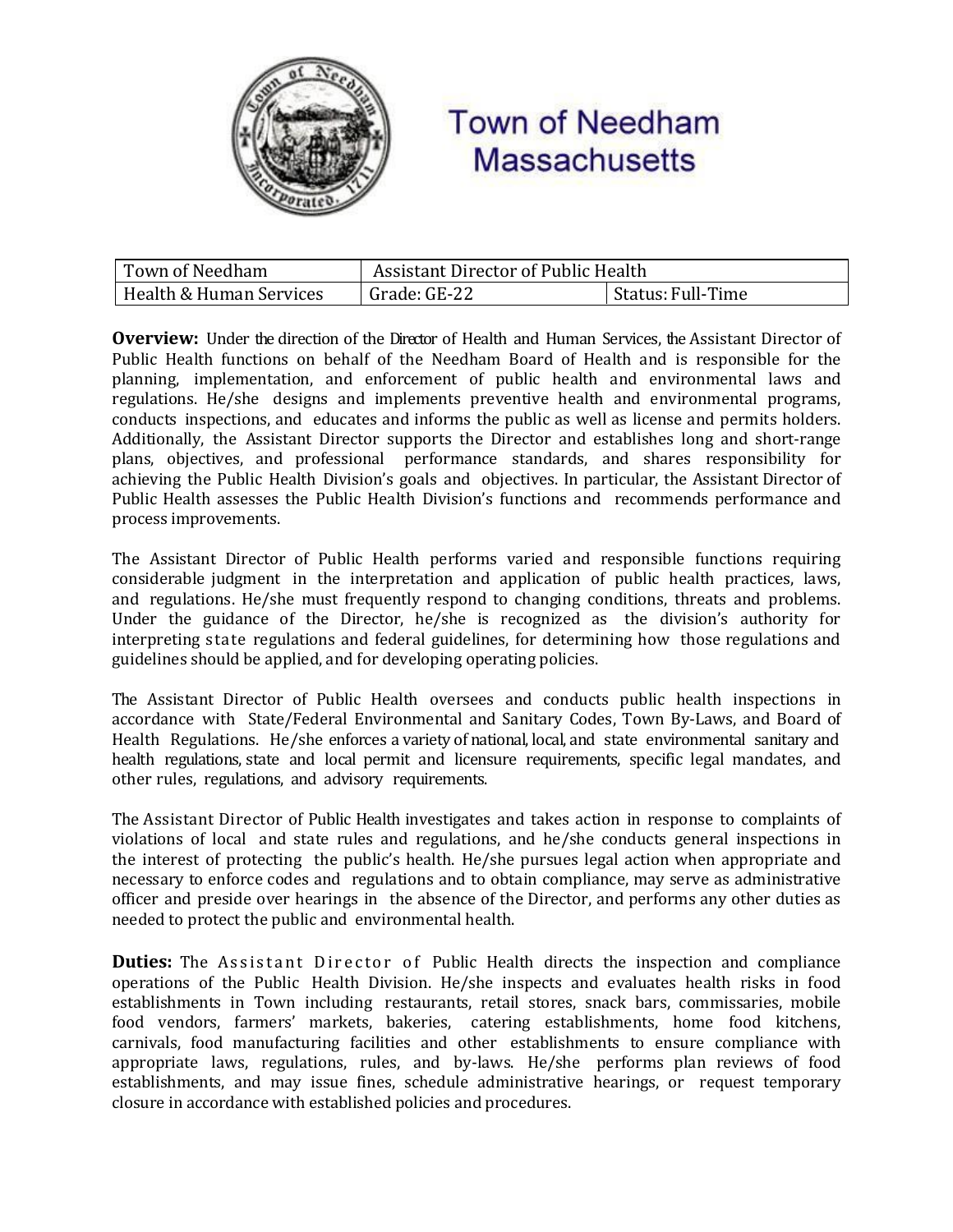The Assistant Director of Public Health oversees and conducts inspections of living facilities, hotels, recreational camps for children, health clubs, ice skating rinks, and both public and semi-public swimming pools, and cooperates with Needham Police and Massachusetts Department of Public Health inspectors in the review of Bodyworks and Massage establishments. He/she conducts and interprets indoor air and water quality tests, reviews plans for construction and renovation of buildings throughout the community, and is an active member of the Town's Development Review Team (DRT). The Assistant Director inspects, reviews, and approves plans for private sewage disposal systems for Title V (Septic) compliance, and conducts plan reviews for irrigationand geothermal wells to assure compliance with established regulations.

He/she oversees and investigates environmental health complaints, including food, smoking, housing/hoarding, and nuisance noise violations reported to the Public Health Division and the Board of Health. The Assistant Director of Public Health oversees and inspects and evaluates housing facilities including tenant occupied and single family dwellings, lodging houses, group homes, residential school buildings, and hotels for conformance to Chapter II of the State Sanitary Code: Minimum Standards of Fitness for Human Habitation; this work includes enforcement of the Lead Poisoning Prevention law.

The Assistant Director of Public Health also assesses health risks and conducts inspections pertaining to off-street drainage, subdivision control, solid waste, noise, water, vector control, and air pollution when directed. Such inspections are often conducted in concert with other Town Departments, especially the Building Department, Needham Fire and Police Departments, and the other divisions with the Town's Health and Human Services Department.

He/she directs and manages the Town's enforcement of tobacco and medical marijuana regulations, oversees Public Health and Police Department staff members, and serves as an Assistant Animal Inspector for the Town. Additionally, he/she issues order letters and orders of compliance relative to the environmental health field, with input and advice ofthe Director in complex cases.

The Assistant Director of Public Health conducts detailed policy analysis, researches policies and regulations, and drafts "case for change" memoranda. In conjunction with the Director, he or she develops new public health regulations and revises existing regulations. He/she educates and informs the public and business community about public health and environmental health by developing and delivering training and community presentations and by writing articles and items for publication. Additionally, he/she is responsible for the maintenance of public health records and the preparation of monthly and annual reports, drafts regulations, bylaws and warrant articles, and conducts permitting and licensing processes.

The Assistant Director of Public Health represents the Town by preparing cases for court and performs other environmental health functions as requested by the Director of Health & Human Services. He/she attends and presents reports to the Board of Health at monthly meetings, represents the Director and the Public Health Division on Town-wide, regional, and state committees, task forces, and working groups, assists the Director with the preparation and administration of the division's operating and capital budgets, and performs other related duties as assigned.

The essential functions or duties listed are intended as illustrations of various types of work to be performed. The omission of specific statements of duties does not exclude them from the position if the work is similar, and logically related to the position. The position functions as a part of the overall municipal team to ensure effective and efficient municipal operations.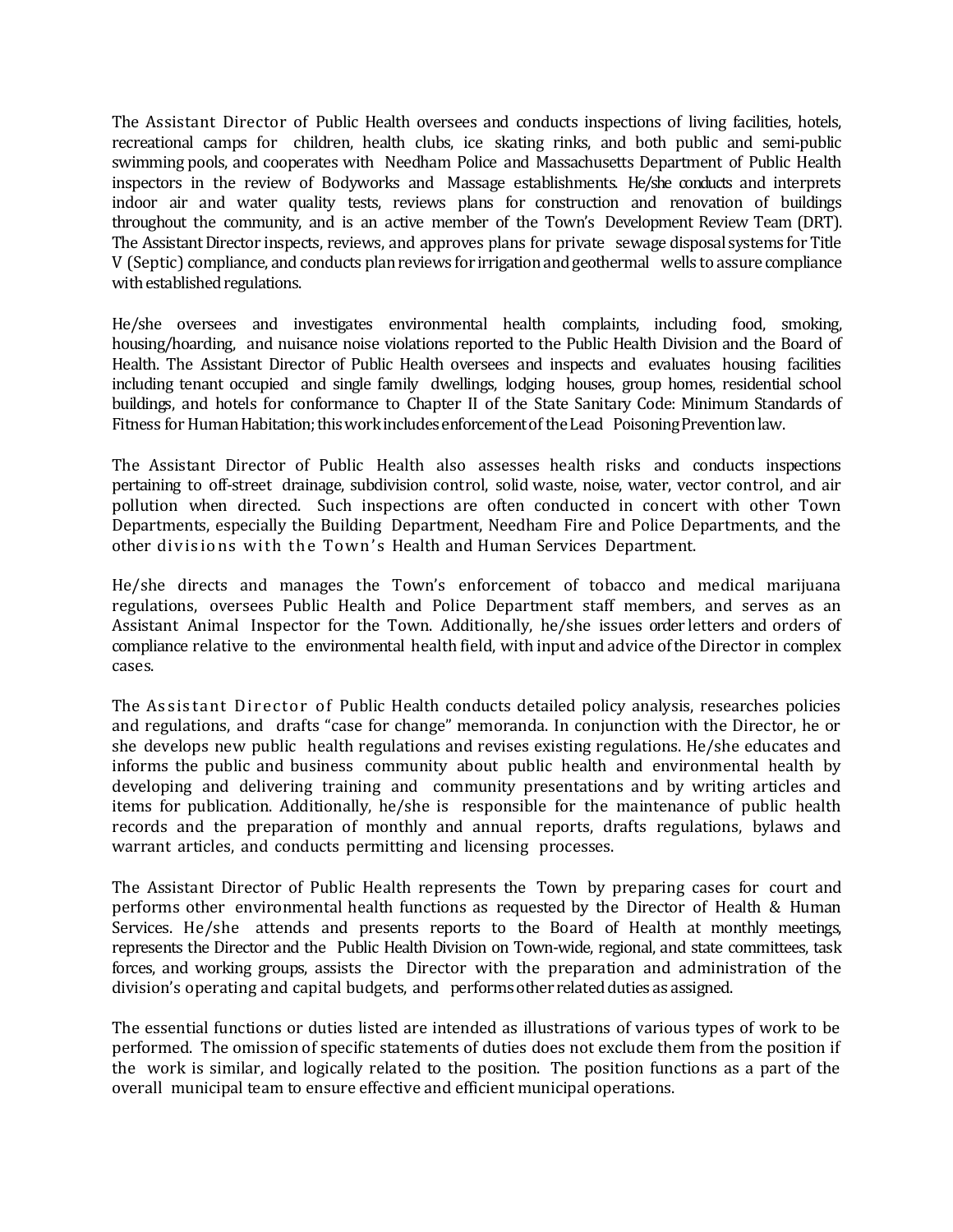**Basic Knowledge:** The position of Assistant Director of Public Health requires knowledge of public health, environmental health, or a related field equivalent to a Bachelor's Degree.

**Required Credential:** The position of Assistant Director of Public Health may require certifications, credentials, and qualifications in the following areas (exact determination to be made by the Director of Health & Human Services):

- Certified Environmental Health Technician or must obtain certification within the first 12 months of employment;
- Registered Sanitarian (Registration as a Sanitarian or an environmental health specialist required), or must obtain registration within the first 12 months of employment and be willing to maintain certification by obtaining required annual CEUs;
- SERV Safe Certified Food Safety Manager (certified food safety professional preferred or must obtain certification within the first 12 months of employment);
- Food Allergy Training certification or must obtain certification within the first 12 months of employment;
- Licensed Soil Evaluator or must obtain certification within the first 12 months of employment;
- Licensed Lead Paint Determinator or must obtain certification within the first 12 months of employment;
- Certified Massachusetts Housing Inspector or must obtain certification within the first 12 months of employment;
- Certified Pool Operator or must obtain certification within the first 12 months of employment; and
- Other appropriate credentials, certifications, and qualifications as determined by the Director of Health & Human Services.

**Preferred Credential:** Master's Degree in the fields of public health, environmental health, or a related field is strongly preferred.

**Experience:** The position of Assistant Director of Public Health requires five (5) to seven (7) years' work experience in public health, environmental health, or a related field. Work experience as a volunteer, intern, or part-time employee may be considered to fulfill a pro-rated portion of this requirement.

**Independent Action:** The Assistant Director of Public Health functions independently with modest direct supervision; he/she uses discretion and judgment to make important policy and enforcement decisions, and refers truly unusual problems to the Director of Health and Human Services for guidance. The Assistant Director of Public Health may function as Acting Health Agent in the absence of the Director of Health and Human Services.

**Supervisory Responsibility:** The Assistant Director of Public Health functions independently within a broad scope of established regulatory powers and in alignment with Board of Health regulations, Federal Food Code, Title Five Septic Code, State Sanitary Code, Massachusetts Department of Environmental Protection and Department of Public Health regulations and guidelines, and Massachusetts General Law requirements. He/she will supervise a full-time Environmental Health Agent, and volunteers, interns, clerical staff, part time or per diem Health Agents as directed.